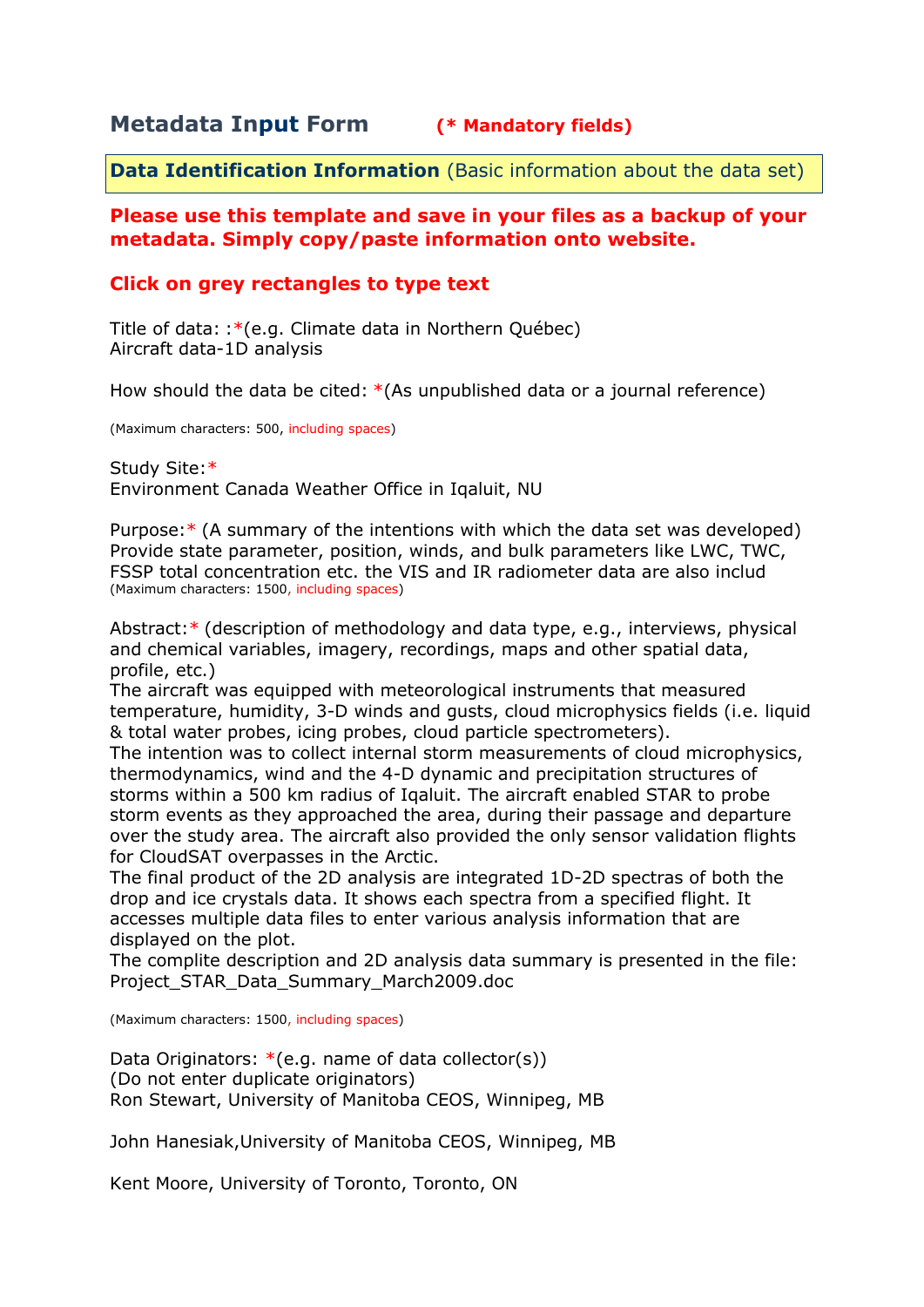Peter Taylor, York University, Toronto, ON

Walter Strapp, Cloud Physics and Severe Weather Division, Environment Canada, Ottawa, ON

Mengistu Wolde, Flight Research Laboratory, National Research Council of Canada, Ottawa, ON

Links to data (if available, enter NI Email address if direct link is not yet available):

Status of data:\* Click on grey rectangle to view scroll down menu Completed

Maintenance and update frequency:\* Click on grey rectangle to view scroll down menu

As needed

### **Geographic Coordinates** (in decimal format)

#### **Research Area** \*

Coordinates should be in the range of -90.0000 to 90.0000 for the latitude and -180.0000 to 180.0000 for the longitude

| North (latitude N): | 69°03.07'          |
|---------------------|--------------------|
| South (latitude N): | $53^{\circ}19.38'$ |
| West (longitude W): | 66°27.38'          |
| East (longitude W): | 61°59.63'          |

## **Time Period** (covered by the data set)

\* Select entry from scroll down menu on website

Start Year:\* 2007 End Year:\*2007 Start Month:\*Nov End Month:\*Nov Start Day: \* 05 End Day: \*28

**Keywords** (see Keywords Library)

(e.g., Air, temperature, Precipitation, Photosynthesis, Ocean, Soil, Bacterial production, Climate, Land, Policy, Charr)